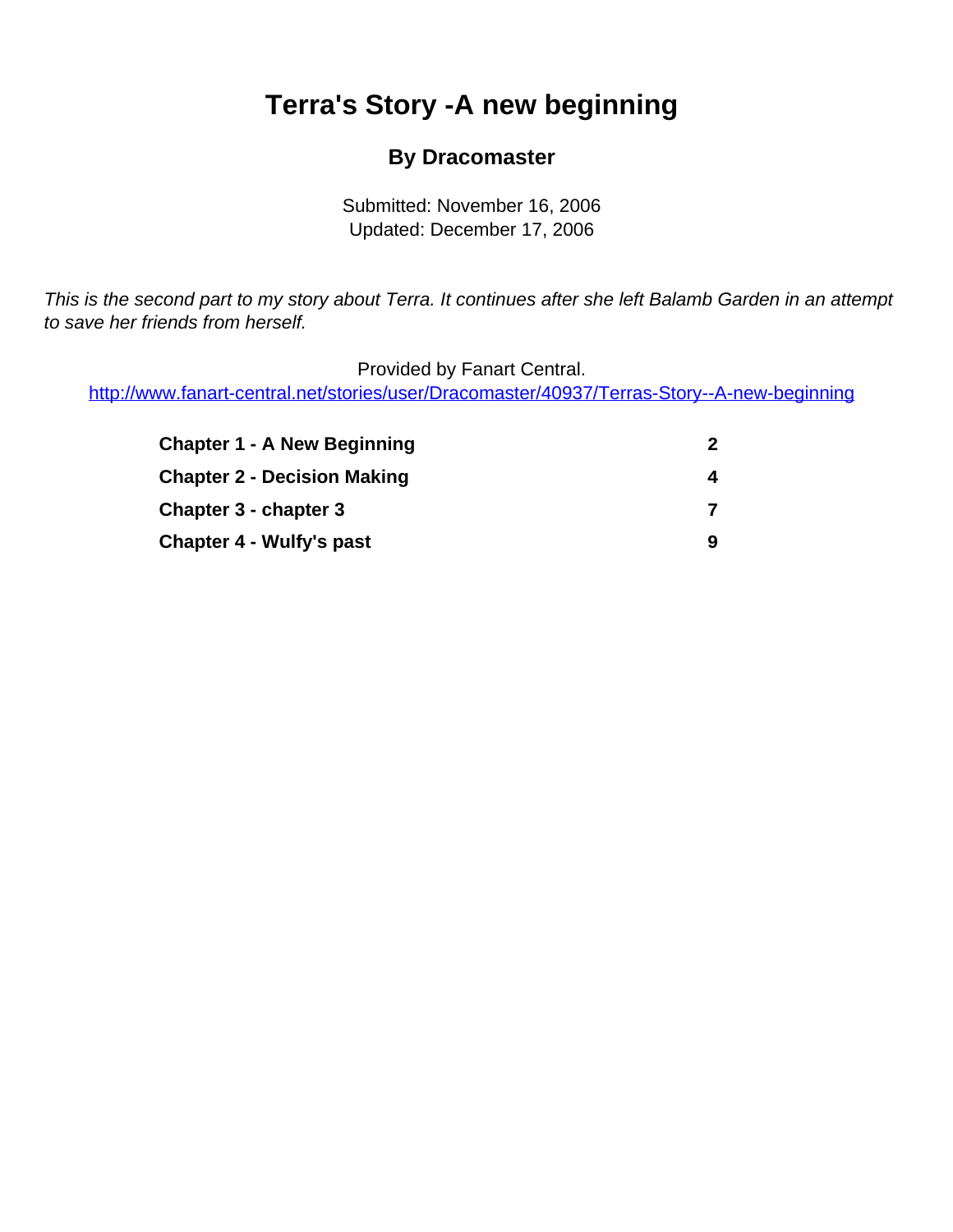## **1 - A New Beginning**

### <span id="page-1-0"></span>Chapter 1: A new beginning

It had been a month since Terra jumped from Balamb Garden; away from her friends, away from her home, and away from him. Terra sat in the corner of a dark room, her knees cramped up against her face and her head down in her lap. Her long, brown hair blew in the breeze that came in through the open window, causing her to shiver as it blew across her neck. She opened her eyes, stained a deep red by her hidden powers, which she had unleashed upon herself, and looked out the window at the sky. It was full of stars and the moon was full, shining down upon her small shelter on the edge of the Esthar continent. Tears trickled down her face as she continued to watch the stars as they moved across the sky. He used to watch them with her when they were journeying together. They would lie on the ground together, the fire blazing next to them and watch as the stars shone down upon them; him and the others. She could see his face. His deep brown eyes gazing into hers and is long, red hair capturing the sunlight, seemingly on fire. The more she thought of him, the more determined she became. She missed her friends incredibly but she had to leave them. She didn t want any of them to be hurt again because of her.

Terra gripped her hands tight. Fire formed around them, lighting up the room revealing her shabby bed and her katana as they stood leaning against the wall. They had come in handy on her journey. The monsters of the Esthar continent were a lot less forgiving than those in Balamb and a lot of blood had been spilt to get her this far. Over the past month, she had learned to control the fire to a certain extent, but there was so much more that she had to learn. She closed her eyes and the fire went out. She delved into her pocket and pulled out the pieces of the tablet. She had managed to fuse some of them together but the others had too many chunks missing to fit exactly. She held them up to the light and looked at them. The person in the middle, the Esper, must be one of her ancestors, and they communicated using the strange writing at the bottom of the tablet. Although some was missing, Liney had told her that she had seen some of this writing before, when she had travelled to Esthar during her SeeD missions. This is what had driven Terra in this direction. All she had to do now was find them, then maybe she would get some answers.

The night drew on as Terra continued to sit in the corner, her mind racing with questions. She had so much to discover and she knew that it was here in Esthar where she was going to find it. She decided that she would set out in the morning to the city, where she could stock up on supplies before the long journey ahead of her. Terra stood up and walked across the room, finding her way to her bed. Terra pulled the covers over herself and closed her eyes. There he was again, his beautiful smile gleaming at her.

I love you. Terra said as she rolled over. She soon drifted to sleep, her mind wandering back to her friends at home.

\* \* \* \* \*

Balamb Garden had been on quite a journey since Terra left. The Garden had coursed out of control and crashed into the fishing town of Fisherman s horizon, known by the locals as FH. The townsmen had kindly fixed the controls of the Garden and now it was able to be steered to wherever Squall wanted to go. Squall had become the new leader of the Garden after headmaster Cid had decided that the students needed strong and who was one of them to take command and lead them. Now, they were heading to Trabia Garden, another Garden located in the mountains, which had been Galbadia s first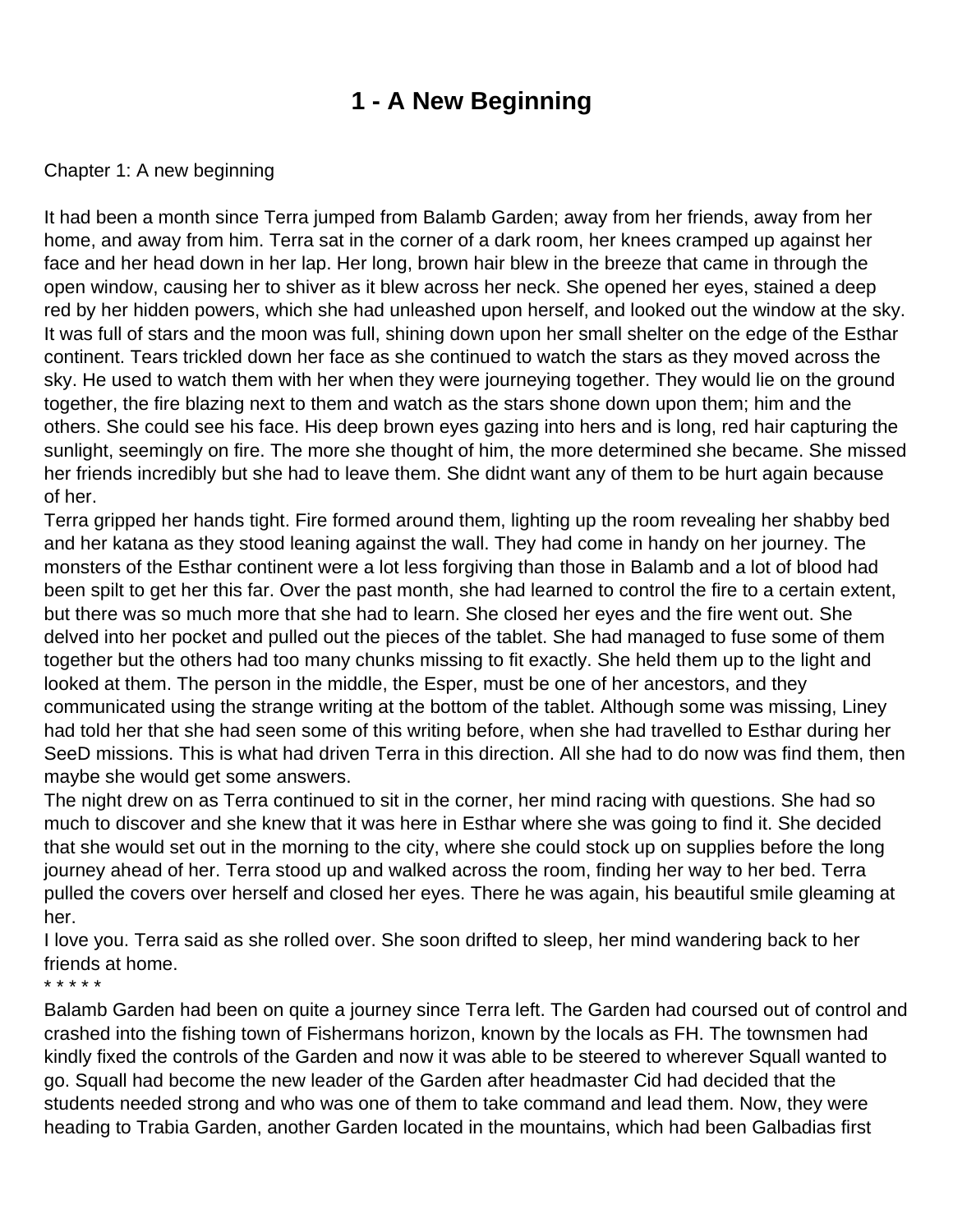missile strike target.

Hayden and the others had learnt a lot more about the situation at hand. Squall, Zell, Irvine, Quistis and Selphie had all been appointed to assassinate sorceress Edea, the new leader of the Galbadian military. She controlled the people using fear and threats, but the assassination attempt had failed. Edea retaliated by sending missiles towards all the Gardens in a hope to annihilate SeeD, and hopefully, she had missed Trabia too. Everyone, however, feared the worst.

Hayden, Loz, Zack, Kai, Liney and Wulfy were sitting in the quad, their feet dangling down into the cool sea water. They were all missing Terra, especially Hayden, and they had no clue to where she could be. We really need to think about this. Zack said, punching his fist into the ground. We ve looked through every book in the library and still nothing about Espers or the ancient language!

This really sucks! Liney protested. This is all because of us you know.

You mean it s all because of me. Loz replied, turning her head down. I m the reason Terra first left Balamb with Zack and Kai; to look for me.

It s no-one s fault Wulfy said standing up. His wolf-like features made him look terrifying, but he was wise and completely docile, except when there were monsters around.

She left to protect us. Kai said, brushing his hand over his throat. He owed a lot to Terra. His voice box had been destroyed during the fight to save Terra from the bite bugs and he hadn t been able to speak since, not until that day, the day where they were nearly all killed. She doesn t want us to be used again to get to her. Hayden looked down at his reflection in the water. His red hair blew in the breeze and flicked around his face, every now and then covering his brown eyes. The water was so clear, reminding him of when Terra had dived down into it and how when he got there, he couldn t find her. He had searched for almost an hour before the light made it impossible to search any longer. Tears fell down into the water as Hayden relived everything in his mind and his thoughts wandered to the worst case scenario. What if she was dead? She would have died alone with no-one beside her to hold her hand. Hayden looked up as he felt a hand on his shoulder. Loz was standing above him in a sympathetic manner.

I m sure she s alive Loz said gently. She crouched down next to him and pushed her glasses back up the bridge of her nose. I know she s a fighter. She II probably be on her own journey, trying to discover herself. And that was when it clicked. Hayden sat bolt upright, making Loz jump. He grabbed her before she fell in the water and stood up.

Liney! he called across the quad. Liney turned from hugging Kai and looked at him. Where did you say you found those writings?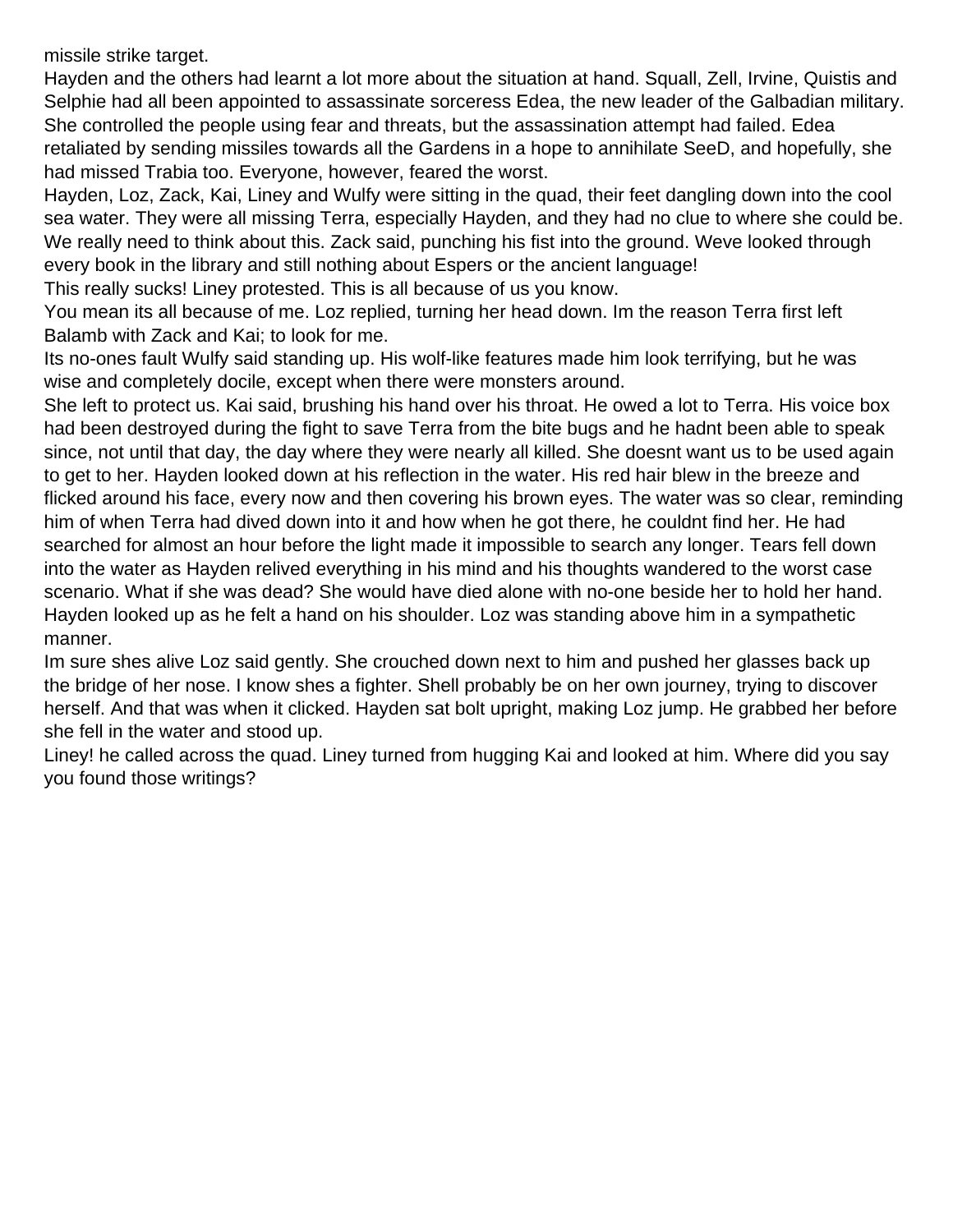### **2 - Decision Making**

#### <span id="page-3-0"></span>Chapter 2: Decision making

The sun shone brightly through the small window as Terra pulled her things together. Finding the city of Esthar would be tough. She had heard that the entire city was surrounded by an illusionary veil that blended into the background, making the city impossible to see from a distance. Terra picked up her katana and strapped them on her back and picked up her waist bag from next to her bed. Checking that she still had some potions left, she set off out of the door of the small wooden hut.

Thanks. She said as she handed some Gil to a short, elderly man. He tipped his hat and Terra waved as she set off deeper into the salt flats that were situated close to where the city apparently lay in hiding. The salty earth moved under her feet as she walked along, keeping an eye out for monsters. There were many skeletons littered around, perfectly preserved in the salt that made up the scenery. Terra climbed on top of a large skull and held her hand over her eyes, shielding them from the sun. She still had a long way to go before the end of the flats and she didn t have any water. She hadn t yet learned how to control her water power. Terra climbed down again and continued on her way, but it wasnt long before her journey was disturbed.

Terra stopped and looked up at the sky. She swore she was seeing things as, in the distance, she swore she saw it flicker. She continued to watch, completely unawares of the dangers that were approaching her. The ground shook violently, catching her off guard and causing her to trip. She fell to the ground, throwing her potions all over the floor. She quickly scurried across the floor, picking them up and stuffing them into her bag, and that is when she saw it. Standing only a few metres away was the largest monster she had ever seen. It had huge tusks and red, feather-like spikes that stuck out of its back. Its body was skinny, brown and shrivelled and its eyes were sunken deep. Terra stood up slowly, not daring to take her eyes off it in case it attacked. She slowly reached behind her back, carefully withdrawing her katana. The blades rubbed against the scabbards as she pulled them out, which the monster obviously heard. It reared up, revealing its true height, and roared menacingly. It swung its clawed hand down towards Terra who jumped out of the way, landing gracefully on her hands and one knee. She began to run towards the monster, dodging its every attack, before bringing her katana down on its arm. It yowled as the arm fell off and disintegrated. Terra flipped backwards as the monster swiped again and smiled. This was too easy. Her joy was short lived, however, as the monster began to spasm. Its shoulder grew larger and larger like a giant spot just about ready to burst. Terra watched in horror as the mass split open, revealing a brand new arm, thicker than the one before. This wasnt going to be as easy as she first thought.

Terra wouldn t be able to defeat it on her own. This was obviously a zombie creature, and as she had no idea how to trigger her healing powers, she decided the best option would be to flee. Turning tail, she ran, the monster following close behind. She jumped again and again out of its way as it continued to attack throwing her in all directions. Suddenly, she noticed a large crack in the side of a cliff face. She dove into it, catching the monster unawares. It crashed straight into the side of the cliff, causing it to tremor. Terra moved back as far as she could as the monsters hand entered the hole, groping around for her but unable to reach. In its anger, it reared back and slammed its tusks into the cliff face. Rocks began falling from the cave roof each time it hit the cliff. Soon, the entrance had been completely blocked, trapping Terra inside. Only a small sliver of light shone through. Terra crawled over to the hole and peered through. The monster was leaving. Terra sank against the wall. What was she meant to do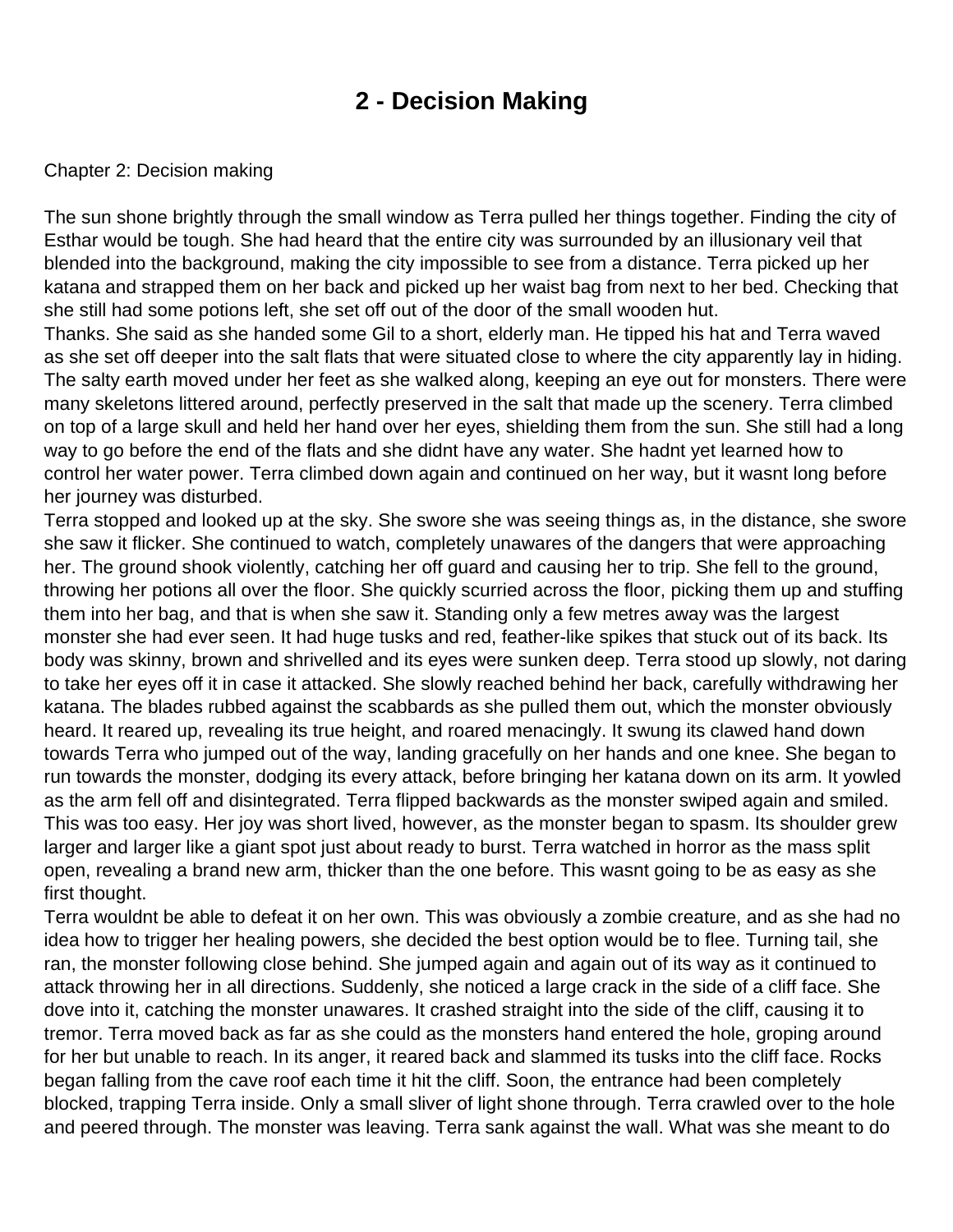now? If she attacked the wall, it would surely cause the whole roof to cave in. she was trapped.

#### \* \* \* \* \*

So you see, headmaster, Loz said to Cid as they stood in his office. We have reason to believe that Terra has travelled to Esthar.

I see. Cid replied. He paced up and down as Loz, Hayden, Liney, Kai, Zack and Wulfy looked on, waiting for a response. I shall have to talk to Nida, the pilot, to see how close he can get to the Esthar continent so you can reach Terra.

Thank you! Hayden exclaimed as Cid stood on the lift to take him up to the bridge. Thank you so much! Cid tipped his glasses as he vanished from view above them.

How do you think we can get to Esthar? Zack asked. I heard it was surrounded by a mountain range of some sort.

It is. Liney replied. I don t know if the Garden can get over it. We may have to go by foot. Everyone sighed, except Hayden, who stared out of the window with extreme determination. The mountainous continent was coming into view as the Garden continued across the water. Hayden could make out Trabia Garden in the distance, but it would be a while before they got there. First, they had to find a way the Garden can make up onto the land. Suddenly, the lift jerked as it began to move downwards to the lower floor. Headmaster Cid slowly emerged with a slight look of concern on his face. Everyone looked at him expecting the worst.

So? Kai asked as Cid stepped off the lift into his office.

I m afraid we can t get that close. Cid said shaking his head. There are so many mountains and rocky regions in the way that the Garden can t get over.

Is there any other way? Hayden asked, almost shouting.

Yes but it will take a long time. Cid replied. You will have to go to the chocobo shrine and meet a man called the chocobo sage. He will give you a chocobo that can travel over those peaks.

It doesn t seem too tough. Zack laughed.

I m afraid it is. Cid continued. First you need to travel north, and then you II need to complete some tasks before he thinks you are to be trusted.

That s in the wrong direction! Hayden exclaimed. And what do you mean by tasks? Cid shook his head. He had no idea.

You II just have to be prepared for anything. Hayden turned around and ran for the lift. The others ran after him, just making it into the lift as Hayden pushed the button.

Where are you going? Wulfy asked, a look of confusion on his face. Hayden just continued to look forwards, the determination on his face growing more and more by the second. As soon as the doors opened on the ground floor Hayden sped out, running full speed around the fountain. Wulfy managed to keep up with him whilst the others fell back, helping up those that Hayden had knocked over in his rush. Wulfy said nothing but continued to run with Hayden as he sped towards the training centre. Suddenly, Hayden stopped. He was breathing heavily and his look of determination had sunken. He collapsed to his knees. Wulfy slowly walked over to him, placing his clawed hand on his shoulder.

I have to do this. Hayden said between breaths. He turned to look at Wulfy who nodded.

I know. Wulfy agreed. It may be dangerous and most of the rocky outgrows will be impossible for you to scale. Please, allow me to accompany you. Hayden looked at Wulfy. His expression was stern, as though he would never allow him to say no. Shes important to me too. Shes the only family I have left. Hayden stood up and placed his hand on Wulfy s shoulder. He had forgotten that Wulfy was probably going through the same thing as he was. He nodded his head. Good. Wulfy replied. But first I think we need some training. With that, Wulfy leapt over Hayden, drawing his sword. He ran full throttle through the gates into the heart of the training centre. Hayden stood for a second, then, smiling, he charged up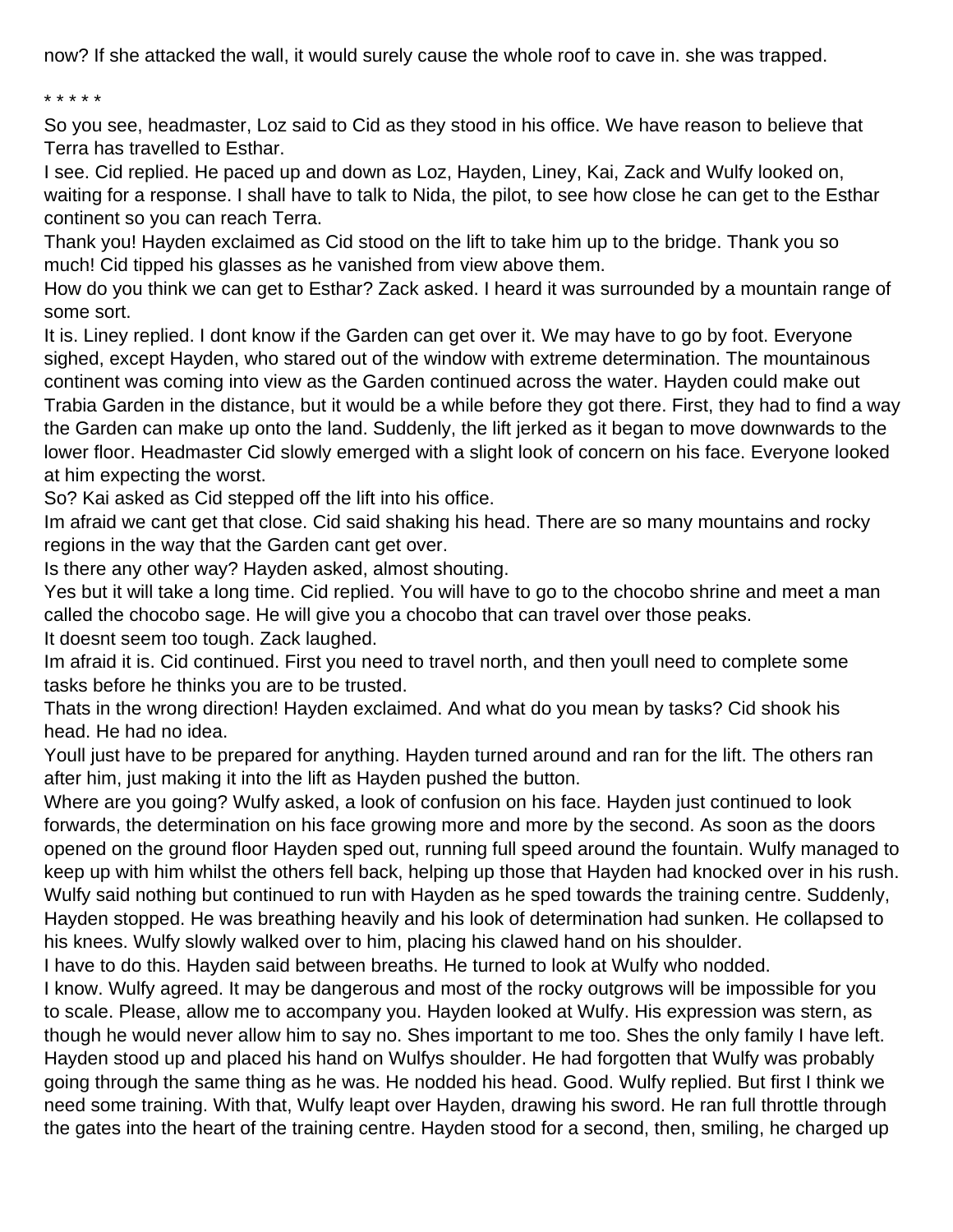his claw arm and ran to join Wulfy.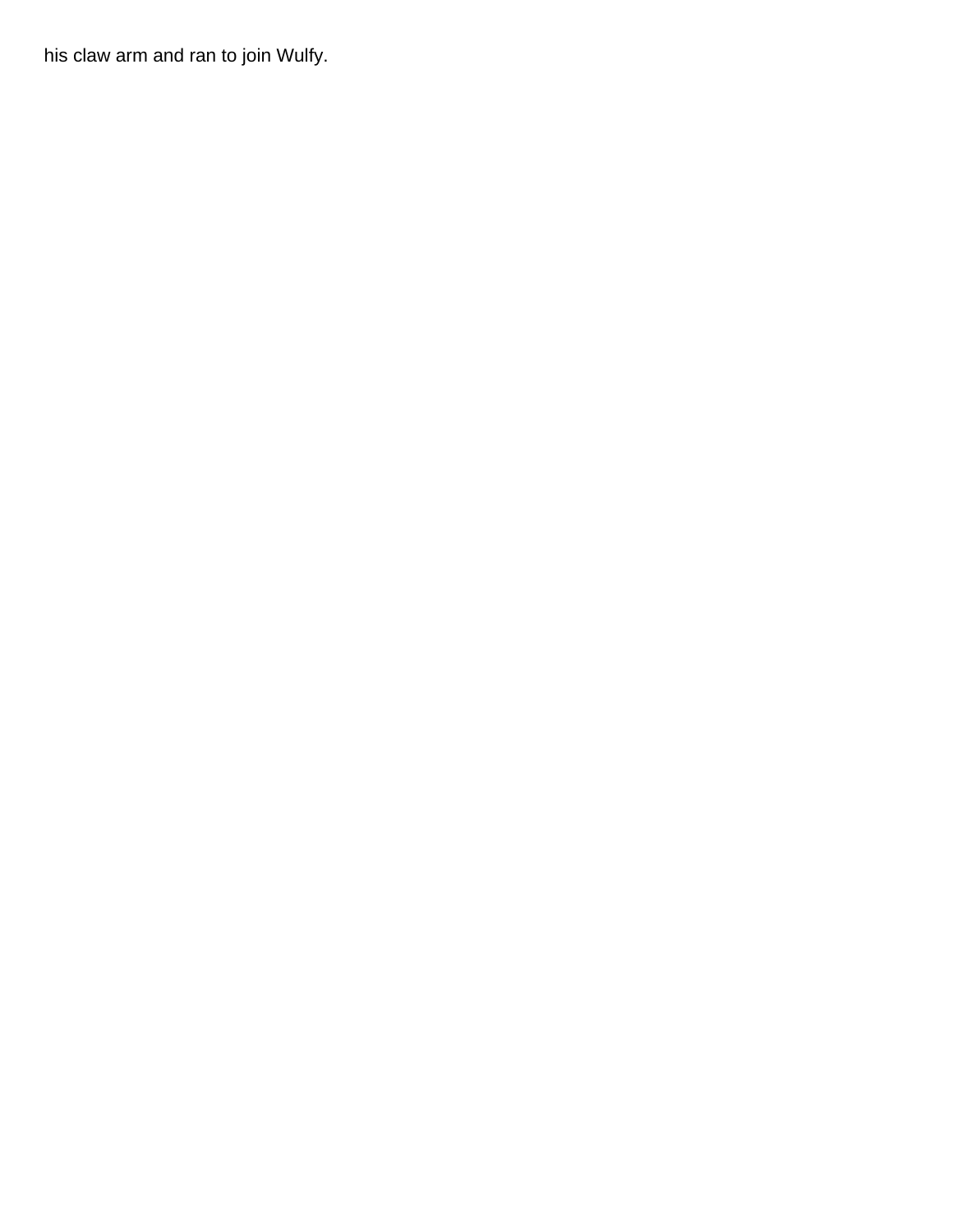### **3 - chapter 3**

<span id="page-6-0"></span>Chapter 3: The rescue begins.

Terra rummaged through her bag. She hadn t brought any food of water with her. She had hoped that she would have found the city by now and she would be stocking up on supplies for the next leg of the journey. She had already tried to move the boulders that were blocking the entrance, but every time she tried, more fell down in their place. The hole that had been her small source of light had now been completely covered by more rocks and dirt that had fallen down in her attempts to break through, but other smaller holes had now appeared allowing some air to leak in. As the sun began to set over the Esthar salt flats, the temperature began to drop. Terra clenched her fists, forming balls of fire around them, providing some warmth but there was nothing around that she could use as firewood. The fire slowly began to die down as it drained her energy until, eventually, they had gone out completely. Terra sat against the wall, shivering and exhausted. She created the flames again and again, with each one lasting less time than the one before until she was so exhausted that she couldn t do anymore. She collapsed to the floor, her breathing unsteady and her breath turning to mist as it left her mouth. Dont fall asleep. She said to herself. Must&stay&awake. She forced herself to sit up but her arm buckled under her weight. She fell down to the ground again, unable to move. She continued to drift in and out of consciousness finding it harder and harder to stay awake as time went on. It was now completely dark outside and Terra was losing hope. She closed her eyes.

Hello!? a voice suddenly called from behind the rocks. Anyone in there? Terra pulled herself up. The sound of someone s voice had given her hope.

Help. She said weakly. The person on the other side stopped moving.

There is! There s someone in there! I told you I heard something close! The voice said. Terra could hear the footsteps of another coming closer to the entrance.

Hello? a new voice said. This one was female and a lot softer. Terra couldn t bring herself to speak again. I don t hear anything but I can tell you re right. Terra s heart lifted.

Get out of the way! the huskier voice exclaimed. Terra watched as the holes in the wall became larger. Some rocks fell down from the roof as more and more were removed from the entrance. Eventually, a large gap had been formed at the top, and a bright light shone in. Terra shielded her eyes then looked up to where the light was coming from. A young man, aged around 20 was looking down at her. His eyes were a dark green and his hair was long and silver. Terra was shocked. She had never seen someone like this before.

Ered. Is she in there? The female voice asked. Terra was confused who they knew she was female but right now she didn t care less. The man called Ered turned away from the hole and Terra could hear more digging. The hole steadily became wider and wider and eventually, it was large enough for someone to fit through. Ered reached through and held out his hand. Terra clasped it and was shocked as he pulled her clean out with hardly any effort. He sat her down on the floor and stood over her. Terra could see them both clearly now. Ered was very muscley and tall, but his face seemed almost gentle. The girl on the other hand was rather thin. Her hair was long and plaited and her skin was a dark tan. Are you alright? the girl asked. Terra looked up at her but her vision became blurry. She began to fall backwards. Everything went black.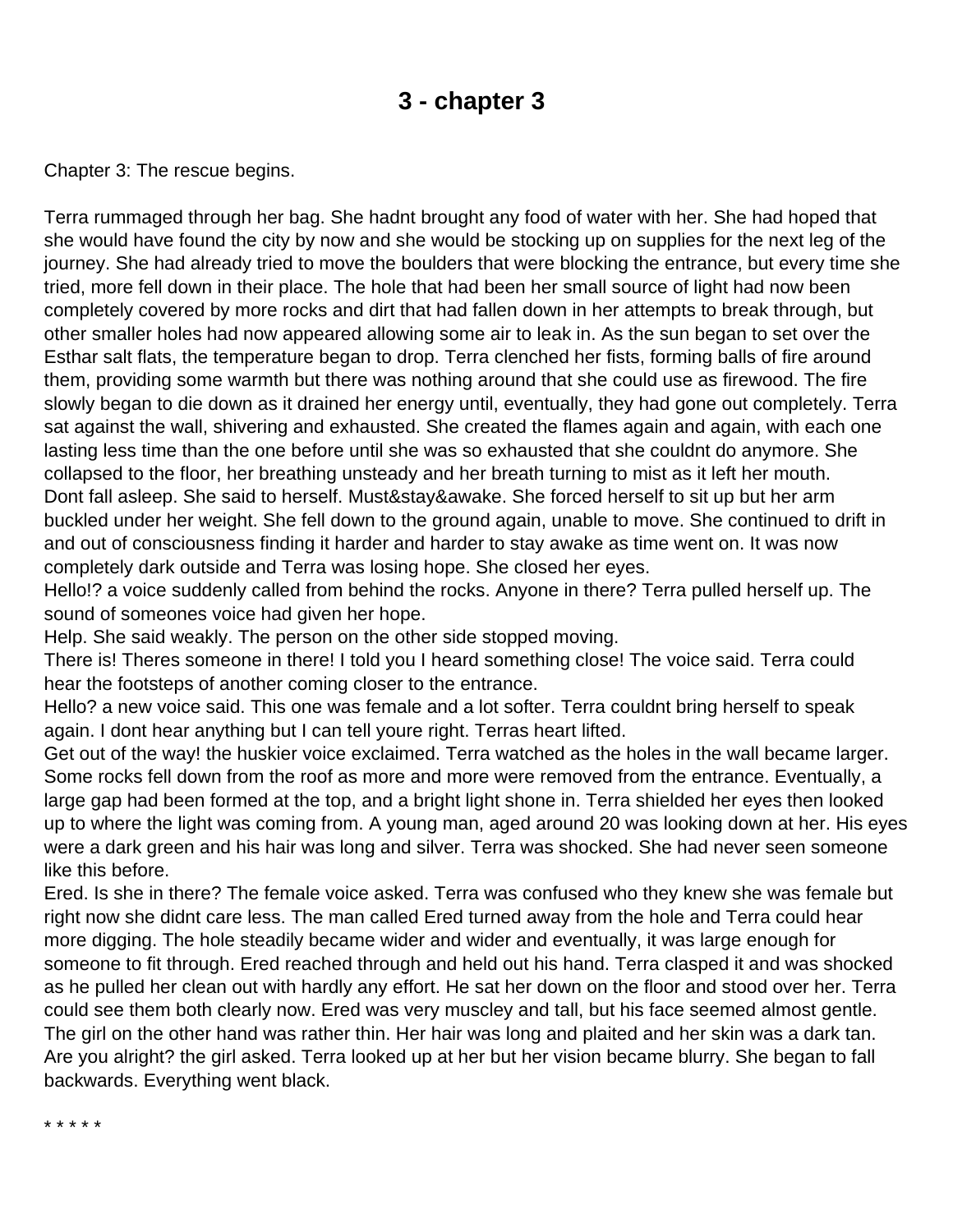Today. Hayden said to Wulfy as the Garden reached the bank of the continent. The others were all in the library researching the chocobo sage but Hayden wasn t interested in any chocobos. He was going now. Both he and Wulfy would travel by foot across the mountain range to reach Esthar. Going north first would take far too long. For all they know, Terra may have already moved on by the time they get the chocobos and come back south again. Hayden didn t want to risk it. Balamb Garden was slowly approaching Trabia and the plan was that as it landed, Wulfy and Hayden would jump ship and head south towards the mountains. Hopefully, if they stuck to the forests, then the others wouldn t see them leaving.

Hayden and Wulfy made their way down to the main gates, their packs full of supplies ready for the long journey ahead of them. The Garden slowed down as Trabia Garden came closer and Wulfy was shocked by what he saw. The Garden was in total disarray. There were no obvious building structures anymore and it looked as though there had been many casualties. A direct hit. Wulfy bowed his head. How many had died because of a mistake? He didn t want to think about it. His thoughts needed to be on the task a t hand. Hayden grabbed Wulfy s arm. Now, they were going to jump. Hayden went first, rolling on the ground as he landed then picking himself up and running for the nearest patch of trees. Wulfy followed soon after, landing gracefully on his paw-like feet, and chased after Hayden into the trees. No-one had seen them leave.

\* \* \* \* \*

We re nearing Trabia. Liney said as she looked out of the library window. Is everyone ready? Kai looked up from his book. He had been studying the monsters that live around Trabia and was not looking forward to it out there.

We re in for a tough one. He said as he shut the book and stood up to join Liney at the window, placing his arm round her waist. Zack and Loz got up and joined them at the window.

It s terrible! Loz said as she saw the destruction. Why did they do this?

Blame those stupid SeeD s! Zack exclaimed. Liney gave him a scornful look. I don t mean you! Zack said quickly, defending himself. I mean Squall and the others.

We d better find Hayden and Wulfy and get ready to go Loz said as she turned around to go back to the table to get her bag.

Where are they anyway? Liney asked as she joined Loz. Loz shrugged her shoulders. Liney turned to the other but they shrugged too. Well we d better get looking for them.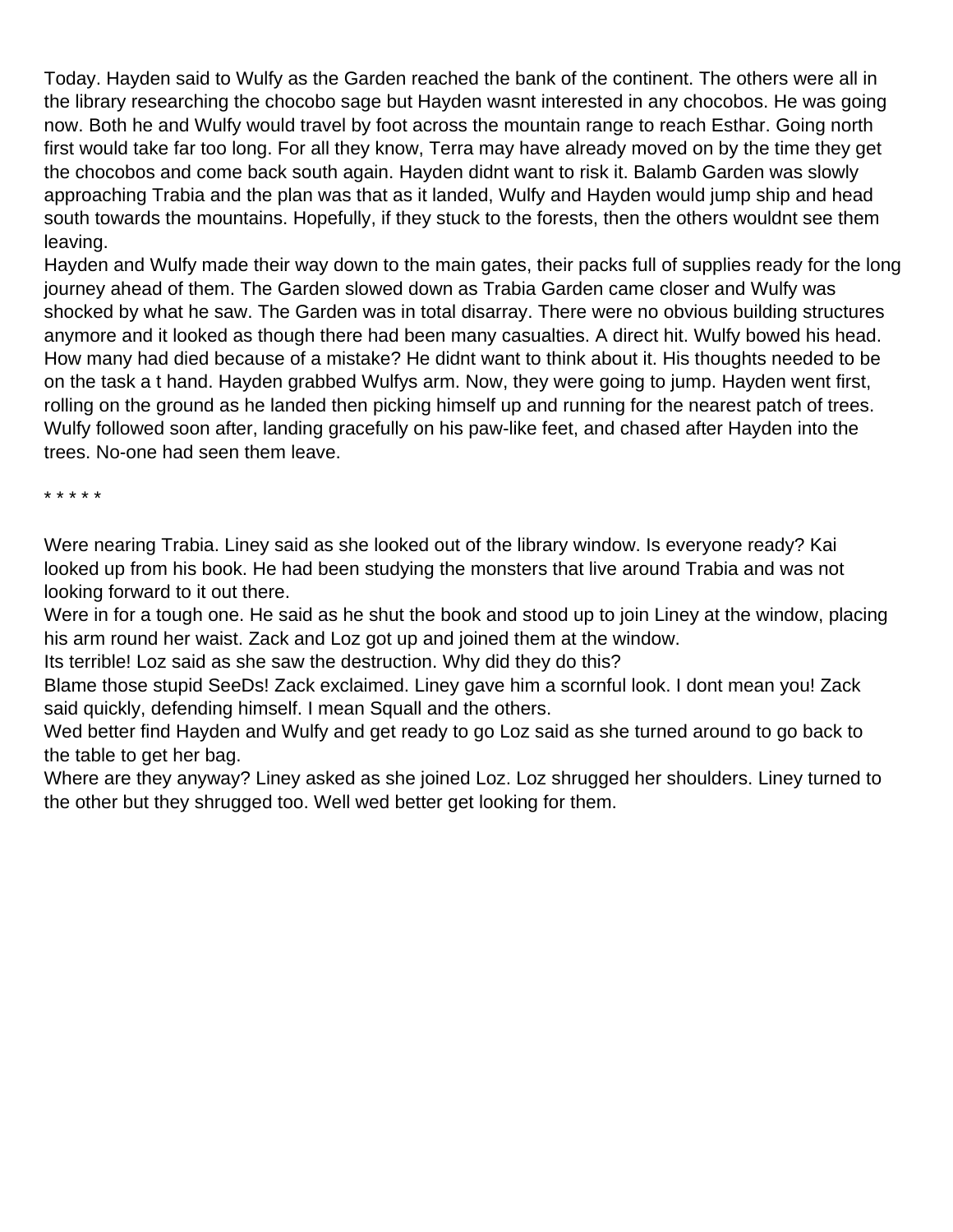### **4 - Wulfy's past**

#### <span id="page-8-0"></span>Chapter 4: Wulfy s past

Wulfy and Hayden ran through the woodland continuing south. Everything was quiet. There were no bird calls or sounds of monsters. Hayden simply presumed they had been scared away by the missile strike. The woods were dense. With mere metres distance between trees. The canopy was thick allowing only slivers of light through. Hayden stumbled on a root and fell, but was instantly caught by Wulfy who helped him up. Hayden smiled and then began running again. It had been nearly an hour and the ground was becoming rockier as they went, hinting that they were nearing the bottom of the mountain. Now was a good time to rest. Wulfy climbed the nearest tree and sat with his legs hanging down. He looked into the distance for any sign of danger, but, after seeing none, he jumped back down again. We rest here, he said, sitting on the floor. Hayden stayed standing.

We can t rest yet! he exclaimed. Wulfy looked up at him. Who knows where she is now!? Wulfy sighed but continued sitting.

And how exactly will you be able to find her if you can no longer walk from exhaustion and hunger? Wulfy said calmly. Hayden didn t know what to say. Wulfy did have a very good point. Reluctantly, he sat down. It felt good to be off his feet but he preferred to be on the move. They rested for an hour before setting off again, this time, walking instead of running, as the ground was now too rocky to risk running on. It steadily became steeper and steeper and the forest began to spread out, until there were no longer any trees ahead of them. Hayden stopped and looked around. They had gone a lot further than he thought, and a lot higher. In the distance, he could see Balamb Garden, hovering next to Trabia. The others would be looking for them now, ready to head off north. He should have left a note or a message or something.

Hayden and Wulfy continued on their way up the mountainside, Wulfy taking the lead. It was now incredibly steep and the air was getting thinner, making them need to stop often so they could catch their breath as they clambered over rocks and cliff edges. Hayden was glad now that Wulfy had offered to come along. He couldn t have handled it on his own. Eventually, the pair reached a steep cliff. Wulfy sprang up, jumping from rock to rock with complete ease as Hayden looked on. The cliff must have been at least six metres high and he couldn t see any obvious way of him getting up there. Wulfy looked down as he realised that Hayden was struggling. He reached into his bag and pulled out a rope, which he tied to a rock at his end and lowered the rest down. Hayden grabbed hold of it and pulled it to check it was secure then began climbing up, holding tight to the rope and walking on the side of the cliff. The rocks were damp and slippery and Hayden had almost reached the top when he lost his footing. He held on tight to the rope, swinging in mid-air. Wulfy grabbed the rope and began to pull Hayden up slowly, walking backwards and digging his feet into the rocky earth. As Hayden reached the top, Wulfy grabbed his hand and pulled him over. They both sat out of breath and lacking oxygen.

How much farther? Hayden asked between gasps. Wulfy looked around. The mist was very thick around them.

I cant tell. He replied. The mist is too thick. We should rest until it has cleared. Hayden nodded and fell flat on his back looking up at the sky. They had been travelling for almost a day now and the night was setting in fast. Wulfy looked around for some kindling for a fire, returning with an armful of dry plants and twigs. Hayden sat up and began to light the fire then together, they sat under the stars, eating rations and watching the flames flicker.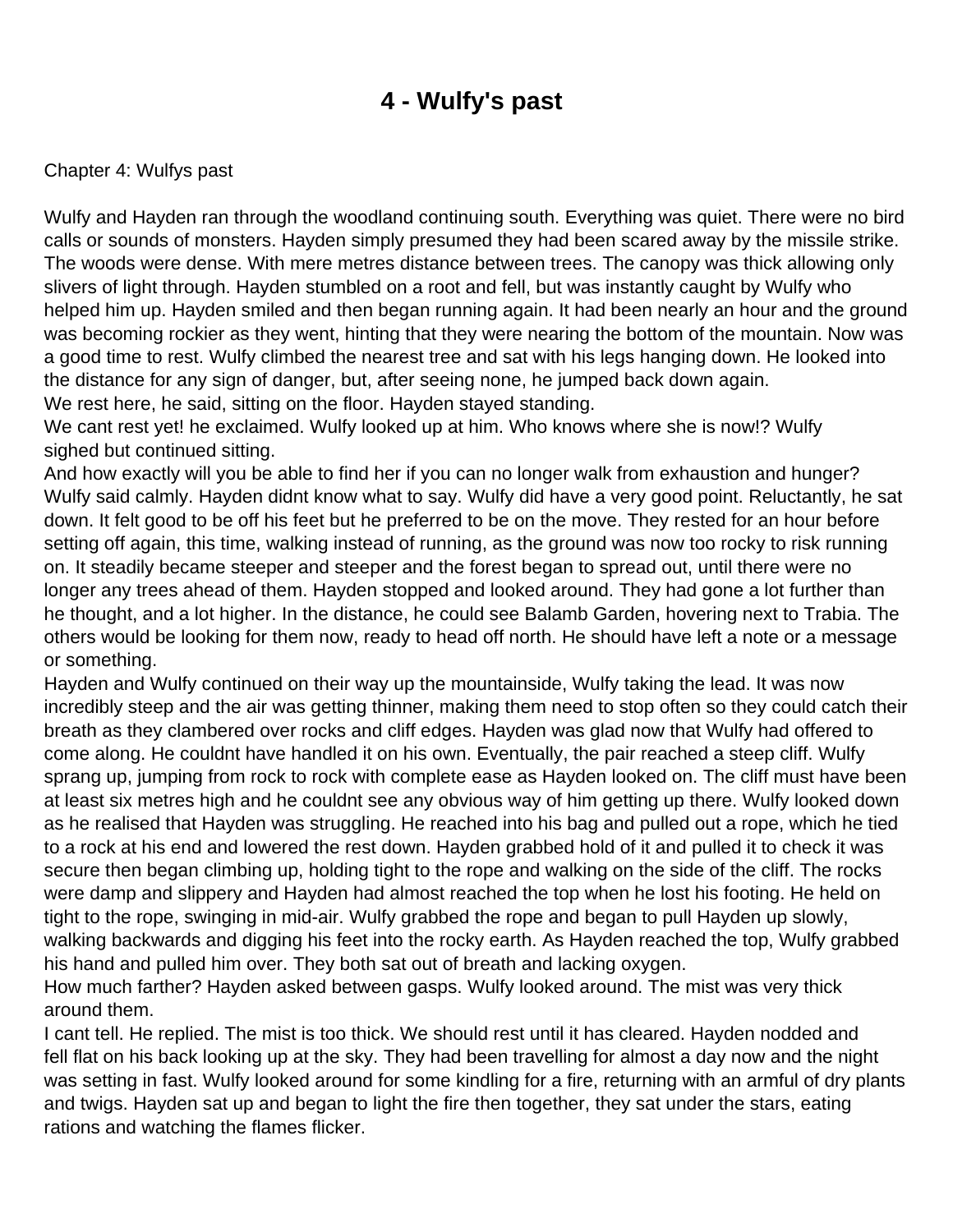As the night drew on, the pair slept, each taking turns to watch for danger. The mist was till strong as the night became colder, making it very difficult to see anything. Hayden sat playing with his claw arm, leaning against a large rock. He had been on watch for nearly two hours now. Only three more hours to go he thought to himself as his claw arm flickered with electricity and then off again. The night was so quiet and nothing had come close to where the two were camping. The fire continued to flicker on, illuminating the rock face and Wulfy, who was curled up in a corner, snoring loudly. If anything, that was what was keeping Hayden awake. He looked over at Wulfy and chuckled to himself before turning back to watch around them. Suddenly, something caught his eye. Through the mist, he swore he could make out a dark figure, silhouetted amongst the trees. He looked closer, squinting his eyes in an attempt to see through the mist. The figure was drawing nearer and to Hayden s surprise, it was human shaped. Hello!? Hayden called out in its direction. The figure stopped. Are you ok? he asked, wondering whether it was hurt as it seemed to be walking with an exaggerated limp, but it said nothing. Hayden picked himself up off the floor and began slowly walking towards the figure. It still didnt make any sound. Hayden looked around at Wulfy who had stirred slightly, then turned back to look at the figure. It was gone. Hayden was surprised. Had he imagined it? No. he was certain he saw something. He continued to watch the spot where he had seen it until he felt something grab his neck from behind. The grip was getting tighter as though it was trying to choke him. He put his hands up to his throat as it began lifting him off the ground and grabbed what was around it. It felt fleshy and unnatural. Hayden continued to struggle, calling out as best he could, but it wouldnt let go.

Suddenly, the grip loosened and Hayden fell to the floor gasping for air. He turned around to see Wulfy hanging on the back of the most hideous creature he had ever seen. It had a human form but its limbs were disproportioned and deformed, some large, others small. Its skin was all bulging and lumpy and covered in veins and its face looked dead and empty. Wulfy was flailing around everywhere as the monster tried endlessly to throw him off. He tried many timed to reach for his sword but every time he tried, the monster flung him in a different direction and he had to grab hold again. Hayden caught his breath and stood up, charging his claw arm. He took his chance and dove at the monster, making contact with its stomach. It yowled but appeared undamaged. Hayden jumped back as it swung for him then dove in again, this time at its head and once again it shook off the attack.

What is this thing!? Hayden shouted at Wulfy who was still keeping the beast occupied.

Geosageno! Wulfy cried back, wavering his speech due to the thrashing movements of the monster. Its another Parody experiment! Zombie! Hayden only heard the words Parody and Zombie but that was enough. He ran to his pack, avoiding another onslaught from the monster s flailing arms. Diving deep, he pulled out a red feather and threw it at Wulfy. Wulfy caught it and presses it onto the Geosageno s back. It yowled in immense pain as the feather worked on it. Its skin bubbled green and began to melt off and the monster sank into a steaming, green puddle. Wulfy collapsed on the ground, exhausted from having to hold on so long. Hayden walked over to Wulfy.

Phoenix down. Wulfy smirked. Why didn t I think of that sooner? Hayden laughed but he was still curious.

Where did it come from? he asked. Wulfy hesitated slightly then, after he caught his breath, he spoke. It was one of the other many experiments, courtesy of Parody. He said, pushing himself up off the floor. They used pieces of dead and dying flesh to create zombie creatures. However, some escaped it seems and this particular one& Wulfy pointed to the green sludge, has been following me all around the Esthar continent. I managed to get away from it when I crossed overseas.

You mean, Parody is in Esthar? Hayden asked. Wulfy nodded. But I thought they were Galbadian. They are. Wulfy replied. But they were found by the government and made to disband. However, they took all their research, including myself, to Esthar. Hayden didnt know what to say.

What would you do if you found them? he asked. Wulfy looked up into the sky. Dawn was approaching.